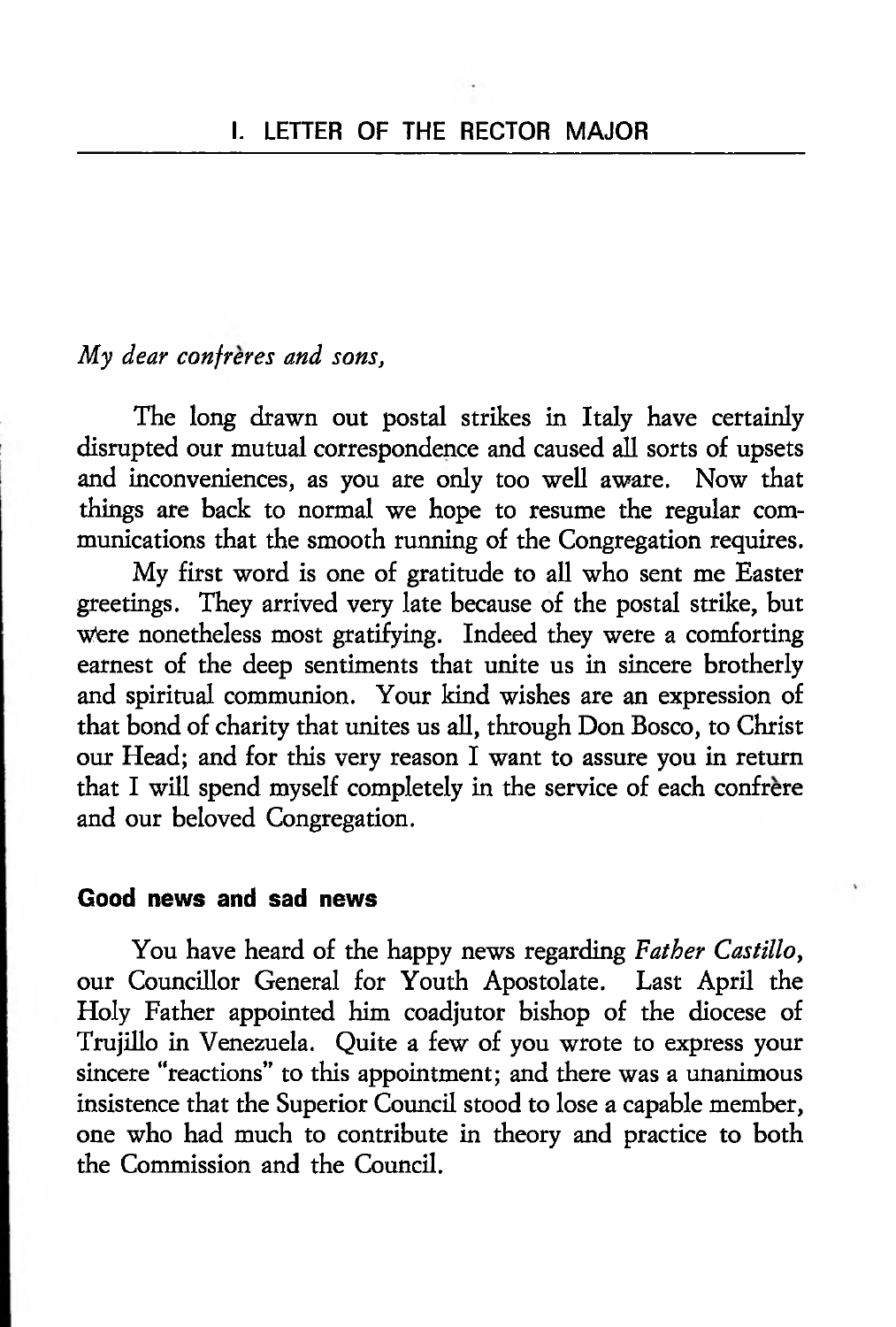This is all very true; and while we accept the sacrifice with that faith in the Holy Father taught us by Don Bosco, we hope that for this very reason the good Lord will bless with particular efficacy the work Father Castillo will be doing for his diocese and the Church in Venezuela. And we pray that God will reward our sacrifice by giving us light and guidance in the choice of a successor.

And now the sad news. The end of May brought the announcement of the death of *Father Peter Garnero* in Campinas, Brazil. He was making good progress after a heart operation, but complications occurred which caused his death in a matter of days. Father Garnero was widely known, especially in Latin America and Italy. He did magnificent work for the Congregation in many responsible positions; but this letter is not the place to go into details. He was a Salesian of tough fibre, a man of deep spirituality; his love for Don Bosco was enlightened and practical; and his charity extended to all who were suffering or in need.

A few days later I received a phone call announcing the sudden death of *Father Francis Burger,* Provincial of Munich, Germany. He had laboured solidly for his Province for six years and was looking forward to a little respite. However, God called him to the reward so richly deserved by this good, generous and optimistic Salesian, who never spared himself in working for his confrères and his Province.

Let us show our gratitude to these two worthy confrères by remembering them in our prayers.

Now I wish to touch on a matter that I consider of special importance in this post-capitular period.

#### **OUR CARE FOR THE CO-OPERATORS**

Two years ago I presented to you the Acts of the Special General Chapter. In them I noted under five headings the main avenues of renewal that were to guide us in the years following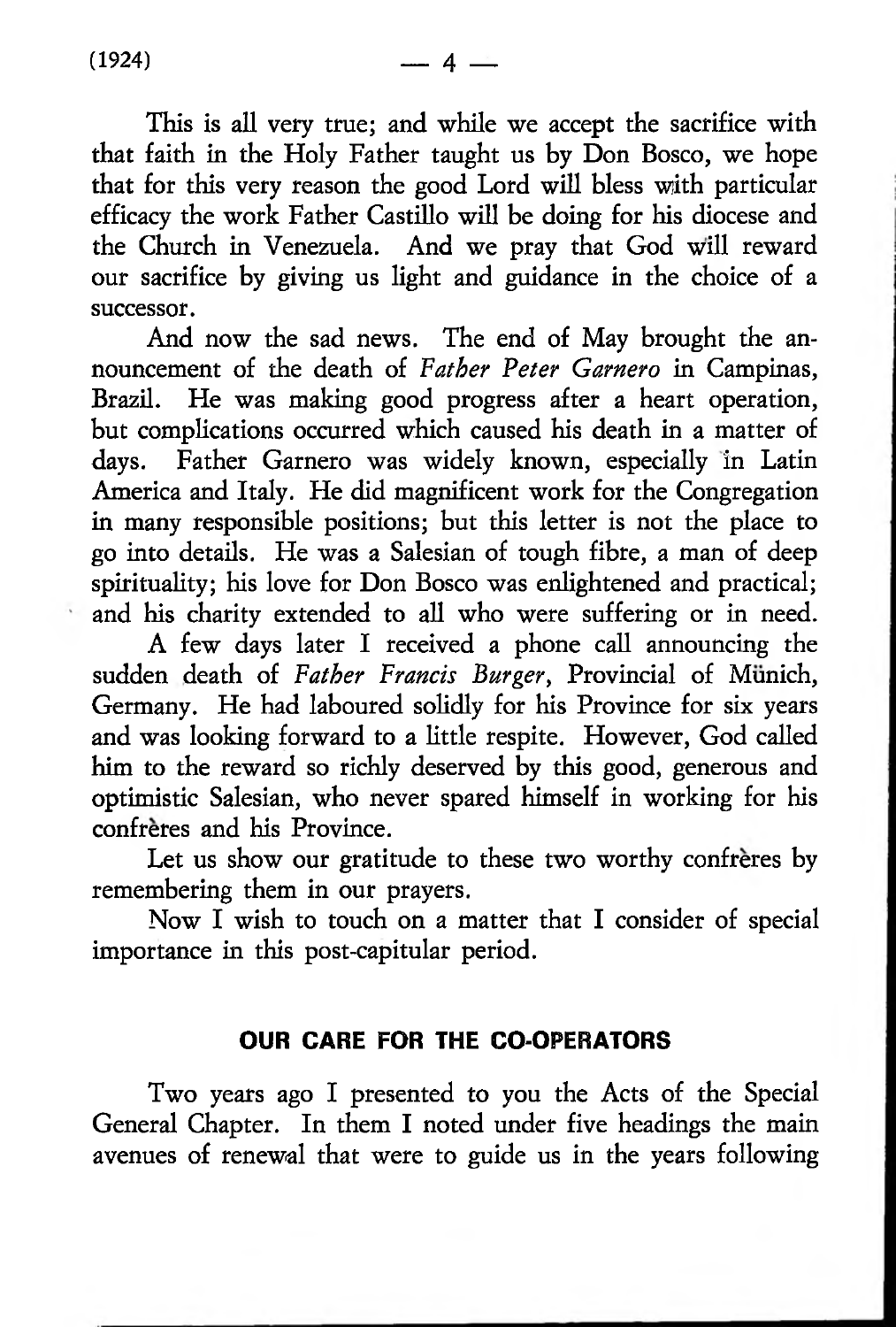the Chapter. I followed this up by reminding you in my recent letters of two of these matters: firstly, the lively sense of the presence of God that calls for the steady growth of our faith particularly by means of our community and personal prayer; and secondly, the renewal of our vocation by becoming dynamically mission-minded (a duty that will bear abundant fruit). In this present letter I wish to treat of a matter that has great bearing on renewal: the relaunching and turning to best account of that branch of the Salesian family which Don Bosco called "most important" — the Salesian Co-operators.

The Special General Council (SGC) gave its particular attention to this matter; and it is closely connected with the other two matters I have dealt with. Indeed it depends on our "sense of Salesian mission", and in turn is an indispensable factor today in strengthening and energizing our apostolic initiatives.

The SCG drew up two documents on the subject and they are under study with a view to practical application. Rather than indulge in a doctrinal discourse, I prefer to set before you, however summarily, the findings and decisions of the Provincial Chapters in this field. This will give you a bird's-eye-view of what has been decided in order to carry out the directives of the SGC. It will make pleasing, enlightening and stimulating reading for us all. I shall outline the results of the delicate and complex study undertaken to sort out what should be done in drawing up practical programmes. Over the past months the Congregation has been very busy with these things, applying the SGC decisions to local conditions.

### **1. INFORMATION ON THE PRESENT SITUATION**

It was a great joy for us members of the Superior Council to read through the promising prospects opened up by so many Special Provincial Councils (SPC) by their choices and decisions. It is a pleasure for me to run through a list of these: they are positive and full of encouragement.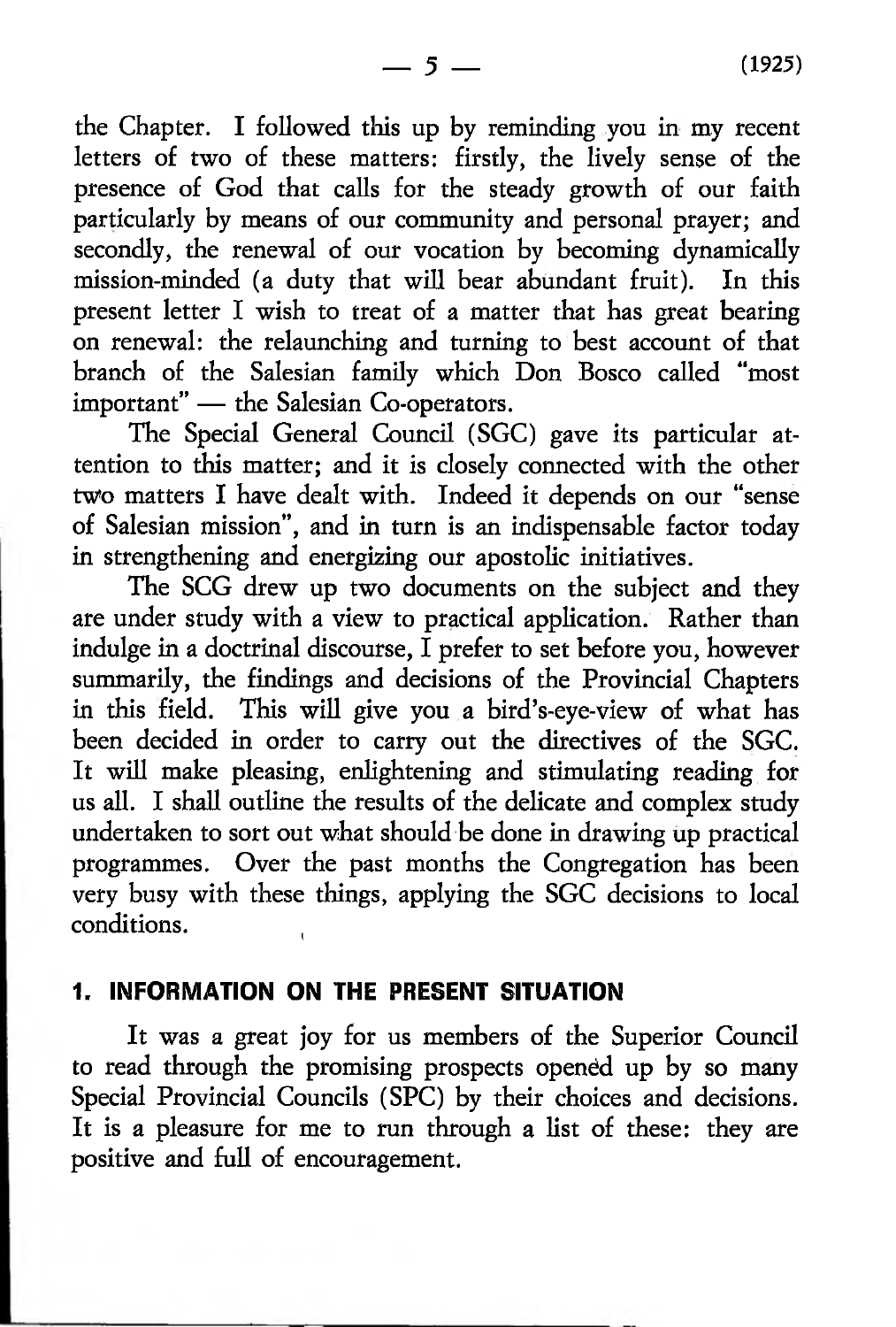### **Promising post-capitular features**

\*\* The teaching and deliberations of the SGC regarding the Co-operators have stirred up the confreres to a sincere appreciation: there is the will to vitalise the Co-operators along the lines drawn up by Don Bosco and resumed by the SGC. A great number of SPC's made reference to No. 730 of the Acts of the Special General Chapter and emphasised the urgency of the "radical change of oudook" required of us all if we wish to view consistently the ideal of the Co-operator as described by the SGC according to Don Bosco's thinking.

\*\* A number of SPC's expressed the conviction that decisions in this area had an important bearing on the actual renewal of the Province. Accordingly they drew up complete documents with concrete and detailed plans of action. I shall refer to these later on. Others went further and put the relationship between Salesians and Co-operators on the plane of understanding brotherly collaboration in educative and apostolic enterprises.

\*\* I would like to particularize certain decisions made by a number of Provinces, especially in areas experiencing hardship and difficulty. They have been greatly concerned at the problems presented by lay-helpers, and have drawn up programmes of research, formation and collaboration with a view to incorporating them more efficiendy into their work.

## *Attempts to gauge the situation*

The drawing up of realistic plans obviously required a knowledge of the conditions, problems and possibilities of the Provinces concerned. An examination was made to gauge exactly how the Co-operators and collaborators stood in relation to the local communities.

\*\* In many cases this work was facilitated by studies carried out by the provincial and local delegates in collaboration with the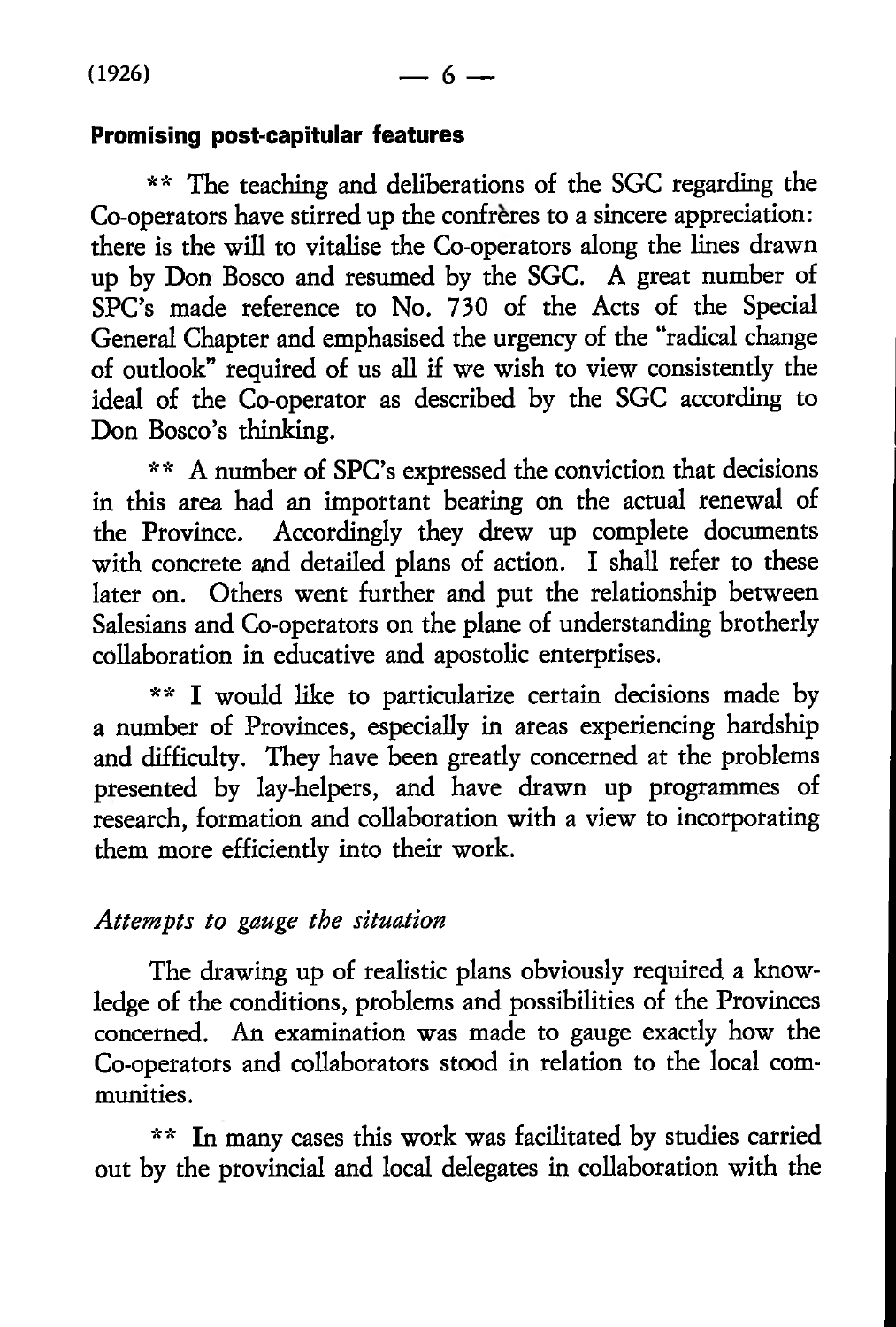Co-operators themselves, and enriched with practical and pertinent directives on the renewal of the whole area.

\*\* In various Provinces groups of Salesians and Co-operators have been formed to make a joint study of a *development strategy* — that is, times, ways and means to effect an increase in the number and quality of dedicated collaborators; also better organization.

*\*\** In some countries the Co-operators, with their national, provincial and local delegates, are making a *check on the enrolled members,* not to exclude or discourage those who are only capable of a minimal contribution, but to discover those who are better trained and more available, and use their services in a more enlightened and efficient manner.

### *Other enterprises for the Co-operators*

I wish to point out certain significant facts in this postcapitular period.

\*\* Several reports give *precise indications about the Salesian personnel* to be assigned to this work; and a good number of Provincials have already chosen capable and trained priests and brothers to attend to the spiritual and apostolic care of the Cooperators.

\*\* The SGC has promised to give priority to the Salesian and apostolic *formation of the Co-operators* (SGC 735-744). The SPC's have done much fine work along these lines. Some have planned regular courses, conventions and meetings for the Cooperators; these will be held at provincial and inter-provincial levels; the scope will be formative and pedagogical.

\*\* The Salesian Bulletin will carry *articles of a formative nature* for the Co-operators. It is expected that the Co-operators themselves will also contribute.

 $\mathcal{L}$ 

— 7 — **(** 1927**)**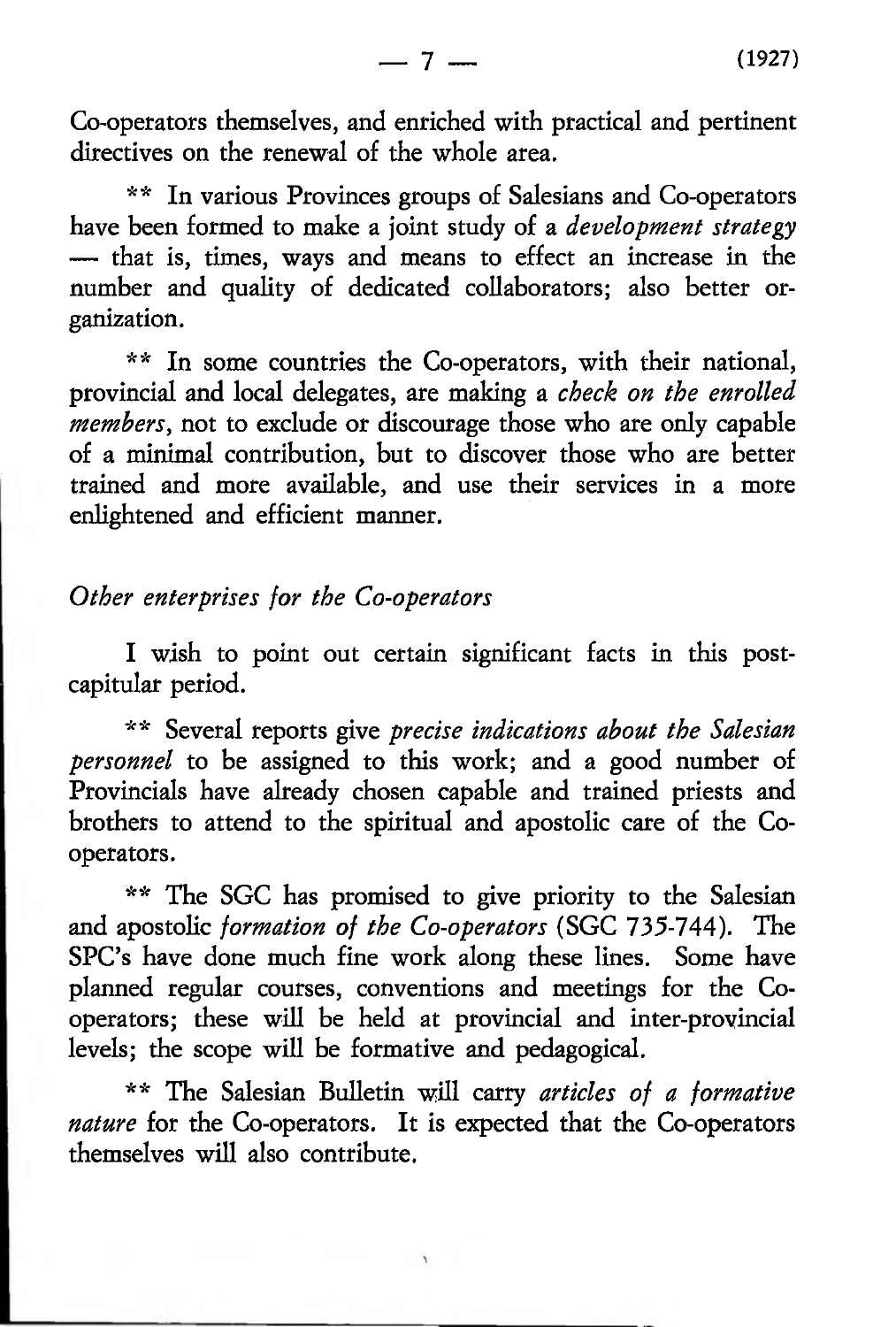\*\* Other praiseworthy initiatives plan to make a study of the Salesian family, and particularly the Co-operators: the survey will be historical, theological, spiritual and formative. There will be study meetings and pastoral discussions at national and international levels, and publications of various kinds.

### **Areas of darkness**

A careful study of the SPC reports has also revealed the other side of the coin — the side with various gradations of darkness, some already known, some new. In balancing the past against the present, nearly all the SPC's have pointed out these dark areas: defects, gaps, zones of omission, and in general many situations that have to be examined.

We may find it useful, and perhaps necessary, to ponder these things, without over- or under-playing them. There is no desire to concentrate unduly on the defects, and certainly no wish to undermine confidence or encourage pessimism; nor should we become in any way resigned to situations that are painful and difficult. The purpose of our examination is to look into these problems and make a united effort to sort out the various ways and means that will help in eliminating them. (This is exactly what the SPC's have endeavoured to do.)

## *Dark areas for the Salesians*

Here are certain data that have direct reference to us Salesians.

\*\* Some Provinces point out that various confreres lack a true or sufficient understanding of the thinking of Don Bosco in regard to Salesian co-operation, and (more specifically) the Co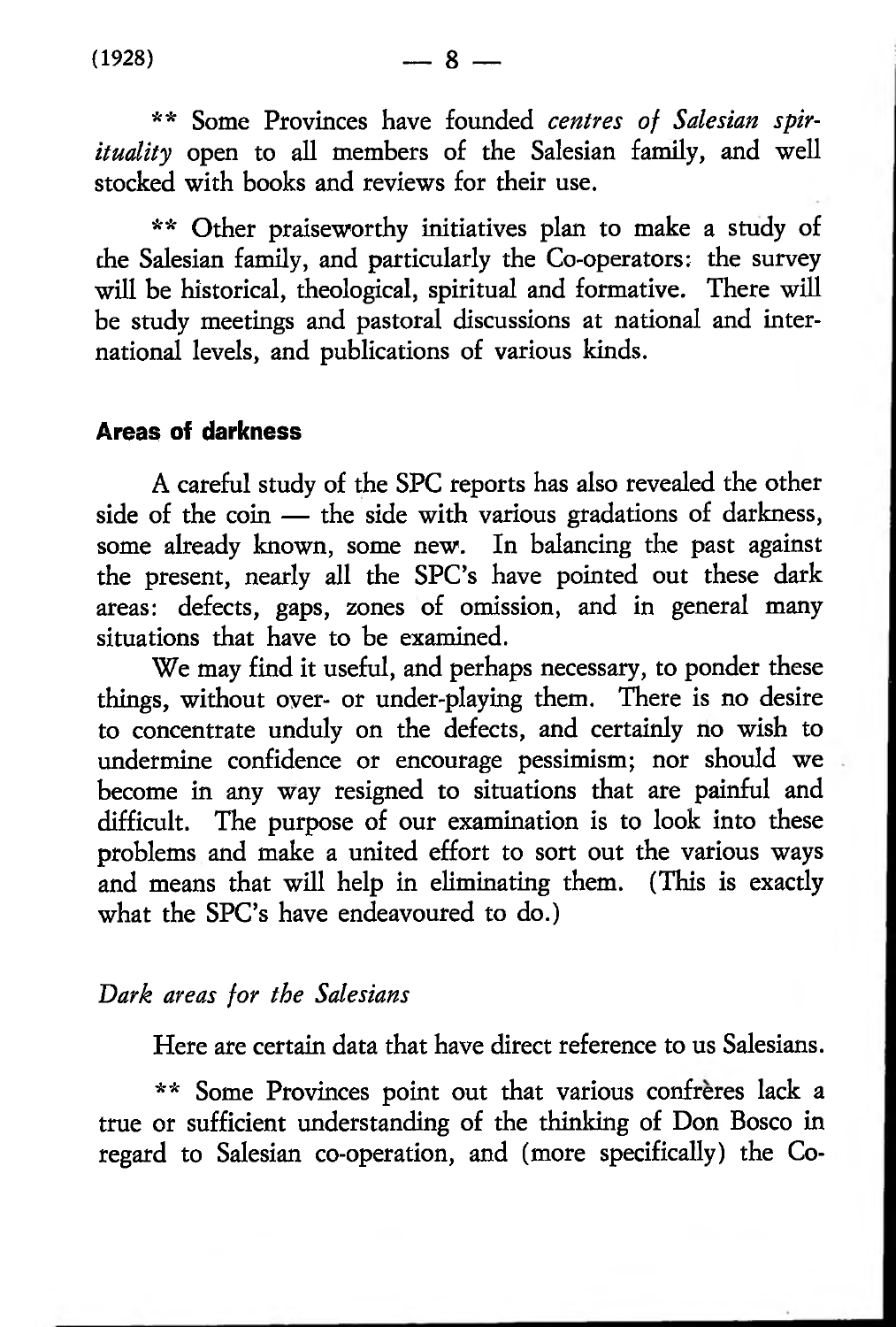operators and their history. There are still confreres who confuse Co-operators with the friends, sympathizers and benefactors of our works. Others have difficulty in viewing the Co-operators in the light of the SGC documents (which are based on Don Bosco's thinking); they baulk at accepting the Co-operators as apostolically dedicated Christians, imbued with our spirit and committed to our same mission. Others again do not see the wonderful possibilities latent in this apostolic project of Don Bosco. And there are some who feel dubious about the thought of having to work with enterprising and trained layfolk, and fear the possible risks involved.

\*\* Many Provinces admitted that their Co-operators and collaborators received no encouragement or help from their communities. The Salesian personnel in charge of the Association was often untrained and got no help or support. In the face of new, modern responsibilities, there was a dearth of adequately trained confrères.

## *Dark areas for the Co-operators*

Other problems brought to light have a more direct bearing on the position of our Co-operators and their organization. These are exemplified by a number of sincere SPC statements.

"In the past we have not given sufficient importance to certain sectors, and today we are faced with a situation that is sadly lacking in many ways: in numbers, quality organization and apostolic impact."

"We have been more interested in numbers than in formation (especially Salesian formation); and now we are reaping the results of this mistake."

"In our Province the Co-operators have never flourished and at present they do not exist as an association."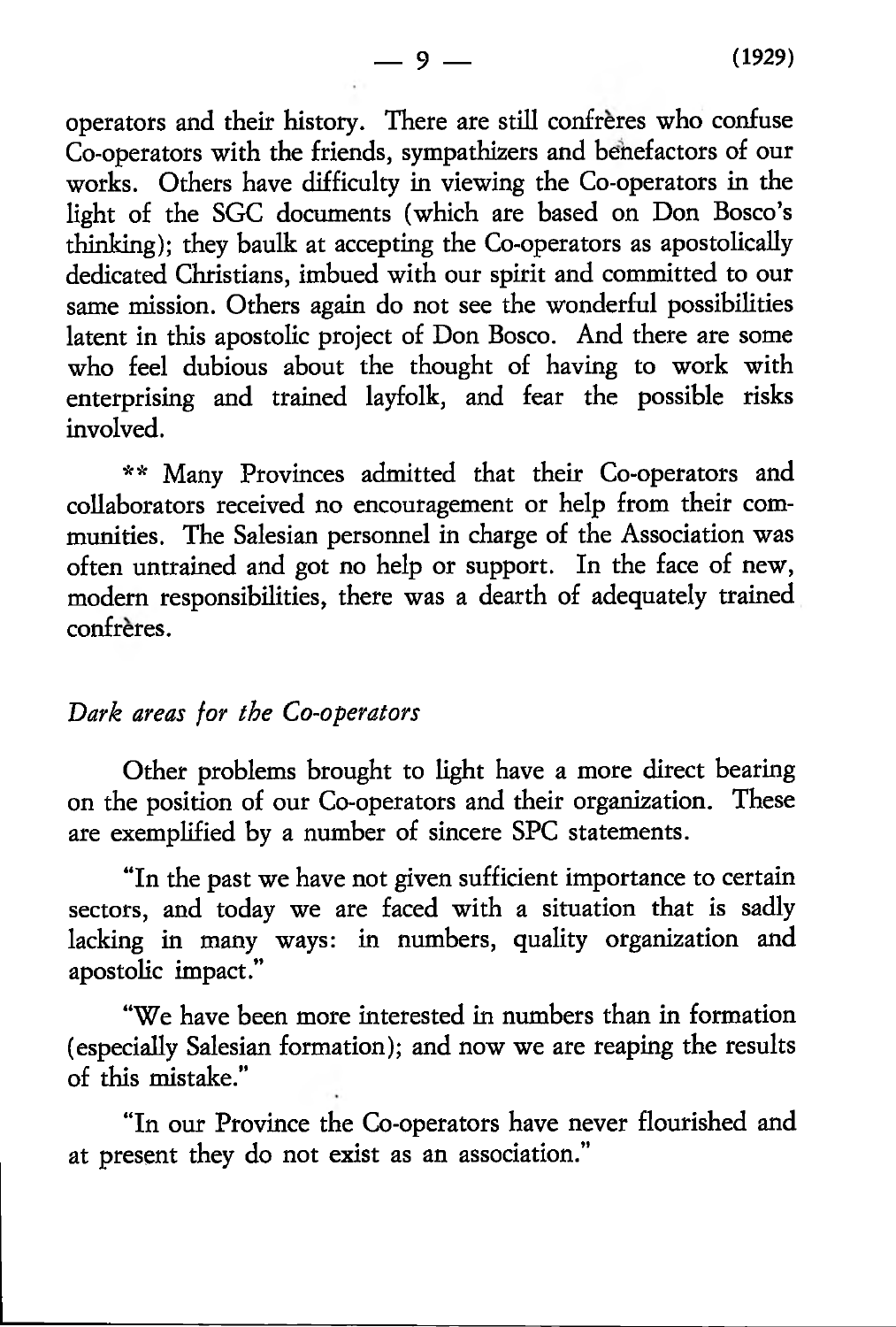"We have to admit sadly that at at times the Co-operators are only a list of names."

"We have given little importance to the Co-operators."

Various SPC's have stated: "We have catechists, lay-teachers, pupils' parents and leaders, all of whom would make fine Cooperators. But we have failed to give them apostolic and Salesian encouragement".

# *Omissions in the SPC reports*

The above data may perhaps explain the limitations and omissions in some of the SPC reports.

Some documents are limited to a theoretical generic acceptance of the capitular deliberations and make no attempt to get down to practical details at the local level. Other Acts merely mention the Co-operators and their delegates but give no practical programme of activities. In other cases confreres have made no effort to seriously rethink the rôle of the laity in terms of Vatican II and the SGC and to apply this to their province and community. The reason lies in the unfortunate fact that confrères are not au fait with the thinking of Don Bosco, the teaching of his successors and the various General Chapters; and the Cooperators are regarded as something useless and outmoded.

It should be added that the feeling and urgency of the Salesian mission seem to be on the wane. People do not realise that to achieve this mission we need (today more than ever before) the co-operation of trained and available laymen. We must take practical steps to overcome the inevitable difficulties.

These crucial and less positive aspects of our post-capitular period have come to light in the SPC reports. To forestall any false interpretation I repeat that I have listed them because they constitute our everyday problems and so it behoves us to make a special effort to search out the most suitable ways and means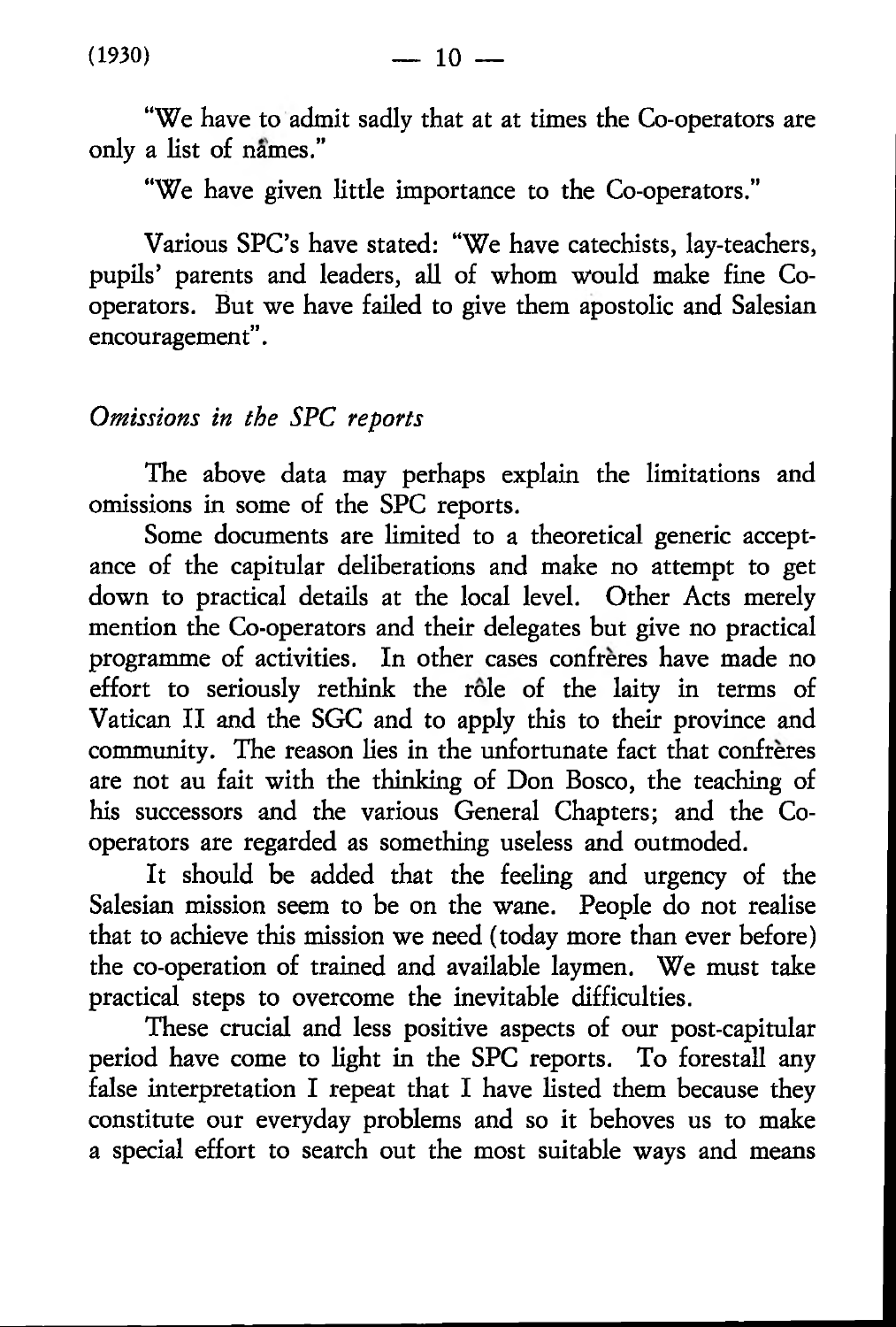$-11 -$ **(**1931**)**

to remedy the situation. This is precisely what so many of the SPC's have done.

#### **2. OBJECTIVES TO BE ACHIEVED**

At this point it would be useful and stimulating for us all to recall certain important ideas and facts; they are to be found in the documents of the SGC and have been taken up by quite a few SPC's. By duly heeding and appreciating them we are taking the first necessary step in tackling our task with the courage that is needed.

#### **Salesian co-operation Is a matter of faith**

From the beginning of the Oratory to the formulation of the 1876 Regulations for the Co-operators, and later in the decisions of the successive General Chapters, Don Bosco had envisaged his mission for youth and the people as including the co-operation and collaboration of the laity. Indeed he practised the principle before he formulated it. This must not be viewd as a mere historical fact. According to the explicit pronouncements of the SGC (nos. 153, 154), it revealed God's intervention and was an indication of the charism given Don Bosco by the Holy Spirit in view of the founding of his apostolic family.

Article 5 of our new Constitutions makes this very clear: "The Holy Spirit has raised up other groups of baptised persons who, living the Salesian spirit, fulfil the mission of Don Bosco in their different vocations. The Daughters of Mary Help of Christians (FMA) and the Co-operators were founded by Don Bosco himself. Later, other institutes were established, and more may yet come into being. Together with us these groups form the Salesian Family for which the members of the Society have the special responsibility..."

These statements are simple and compelling. They cannot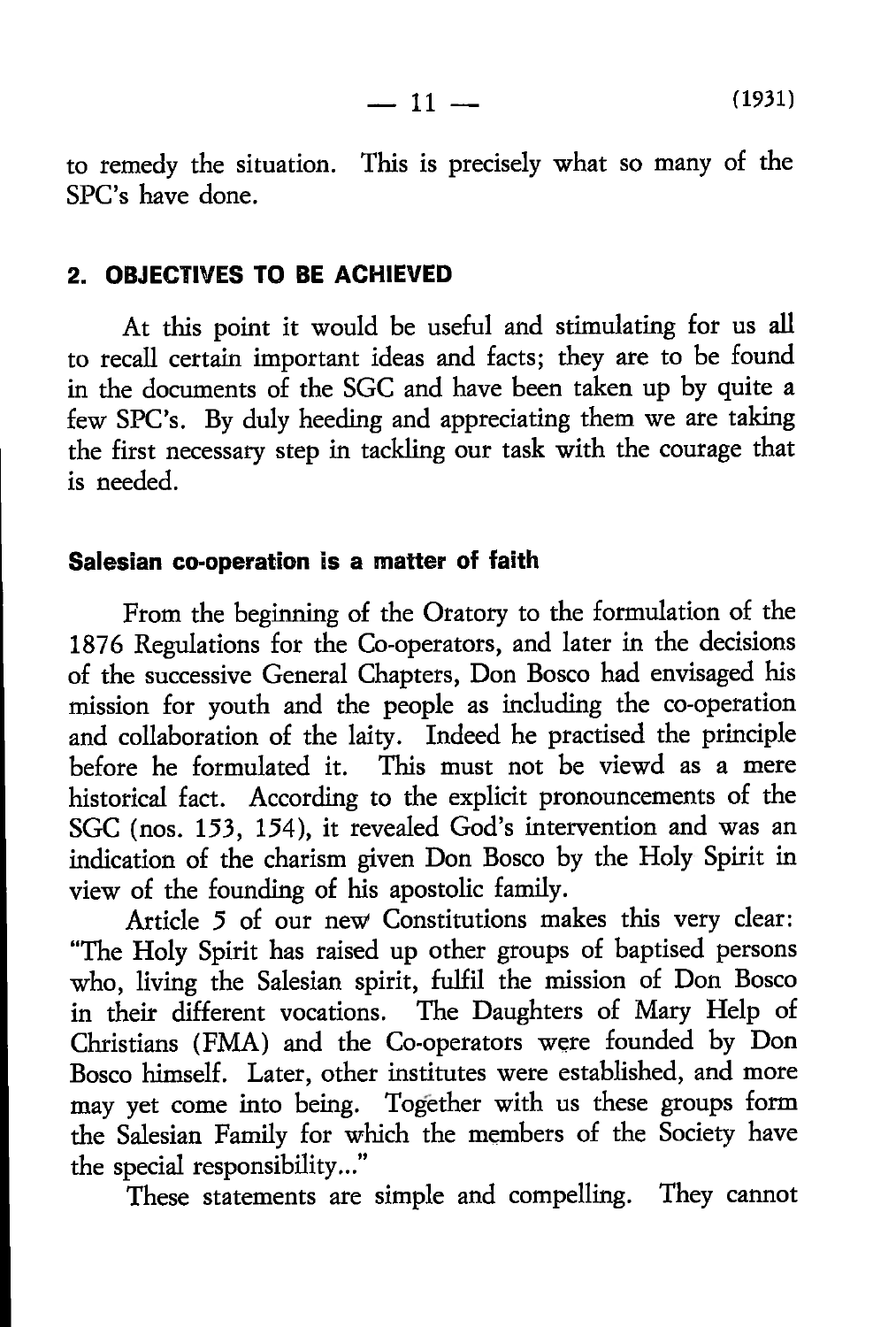be understood or accepted except with the eyes of a faith that makes us aware of the active and generous presence of God in our Father and Founder yesterday, and in the mission of his family today.

Not to understand this, or worse, to care nothing about it, to refuse to accept it, would be equivalent to not recognizing the signs given us by God in the life, thought and work of our holy Founder. It would mean restricting Don Bosco's charisma hence mutilating our vocation and mission given to us by God for the good of the Church and society.

Today this becomes more serious: for Vatican II has urged the idea of co-operation between the various members of the People of God and between the different ministries in the local and universal Church. The Council has pointed out this co-operation between apostolic religious, diocesan priests and dedicated Christians as something essential to the whole Church; and much hard work is going into the achieving of this principle in our post-conciliar age. This was the concept that our Founder had thought out and realised in the specific field of his work for youth and the people (albeit within the limitations of his century). To carry out this idea of Don Bosco's — Salesians working together with people who have received apostolic and Salesian training this is a pressing duty for us, as indicated expressly in nos. 728, 734, 738 and 739 of the Acts of the SGC.

This renewal concept of our SGC has been enthusiastically understood and received by many Salesians. But it is plain that to be efficiently and universally accepted, there has to be a delicate process involving a change of mind. This is something that is urgent; and many SPC's saw it as such. I appeal to those confreres (young and old, and especially those in positions of authority) who are hesitating and perhaps are not quite convinced about this line of renewal. I earnestly invite them to be courageous in overcoming these attitudes, which are after all only negative and non-constructive, and show a lack of faith in our mission.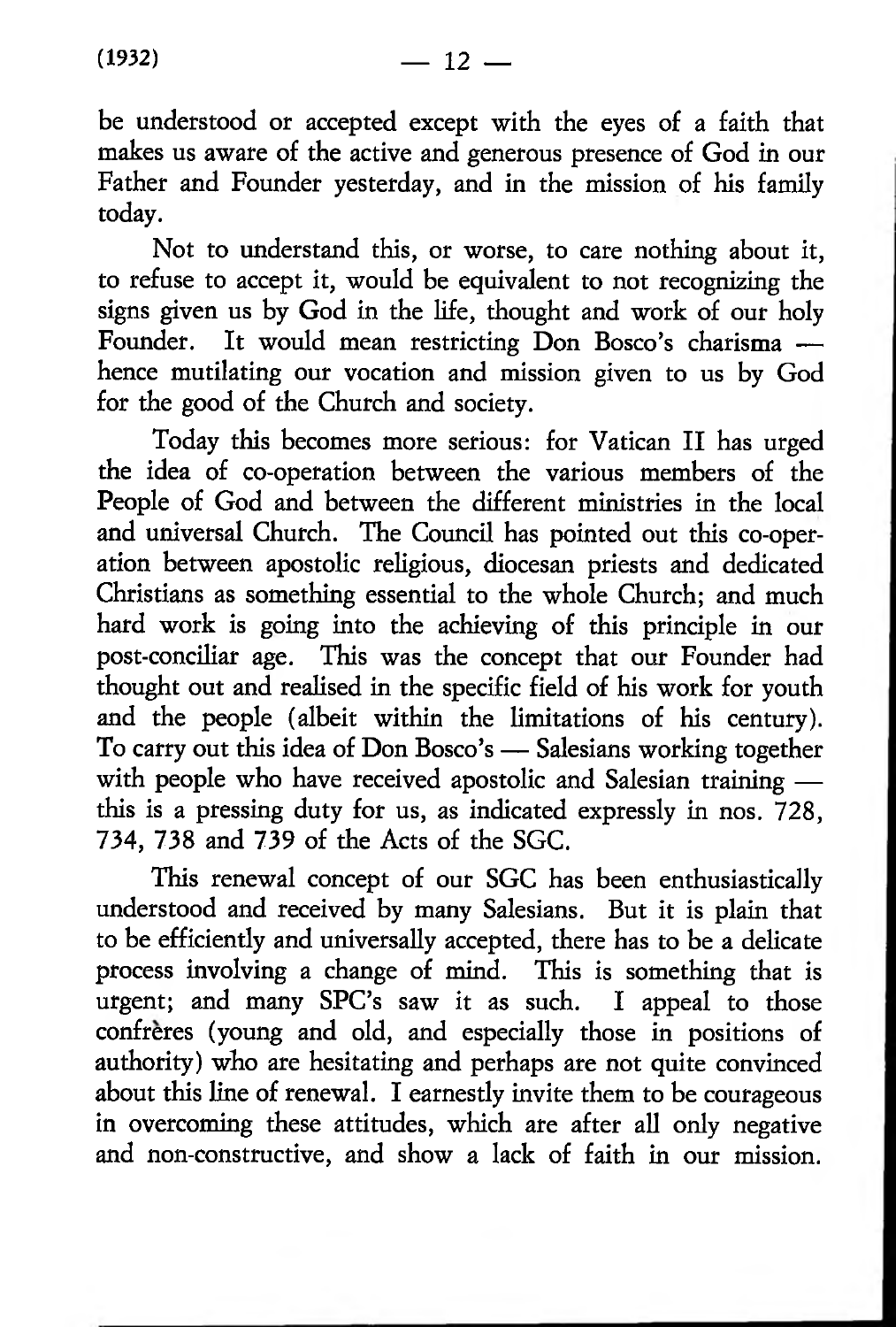### **New ways of co-operation**

The SGC has presented us with a second objective. Salesian co-operation (that is, the participation of Co-operators and lay helpers in our common mission) must today assume new forms in theory and practice. These forms are to exploit the true value of Don Bosco's thinking and all that a century of history has proved valid; they are to face up to the changes that have occurred in the Church, in society, in our Congregation; they are to be sensitive to the needs and possibilities of co-operation in today's world.

The deliberations of many SPC's bring this out very clearly. We read the following extracts.

"It is urgent and indispensable that we have able and welltrained collaborators to back us in our enterprises and to stand in for us in so many places where there is need of Salesian activity."

"We must see to it that the teachers and other Christian people who help in our houses and educative activities are aware of the nature of their participation (in different ways) in our Salesian mission; that they be imbued with the spirit of Don Bosco, and be in reality responsible, convinced co-workers with us, not under us."

"We propose to encourage our collaborators who show greater aptitudes and availability to become full-time Co-operators."

So much for the quotes. Now it is our task to waste no time, but to encourage such people to work among our university groups, in our youth centres, our schools, parishes, missions and working-class areas. They will be groups or individual co-workers from the ranks of laity and clergy; they will share our vocation and mission; they will be imbued with our spirit and duly trained according to their talents, competence and availability. Integrated with us they will work in the Salesian mission and be an earnest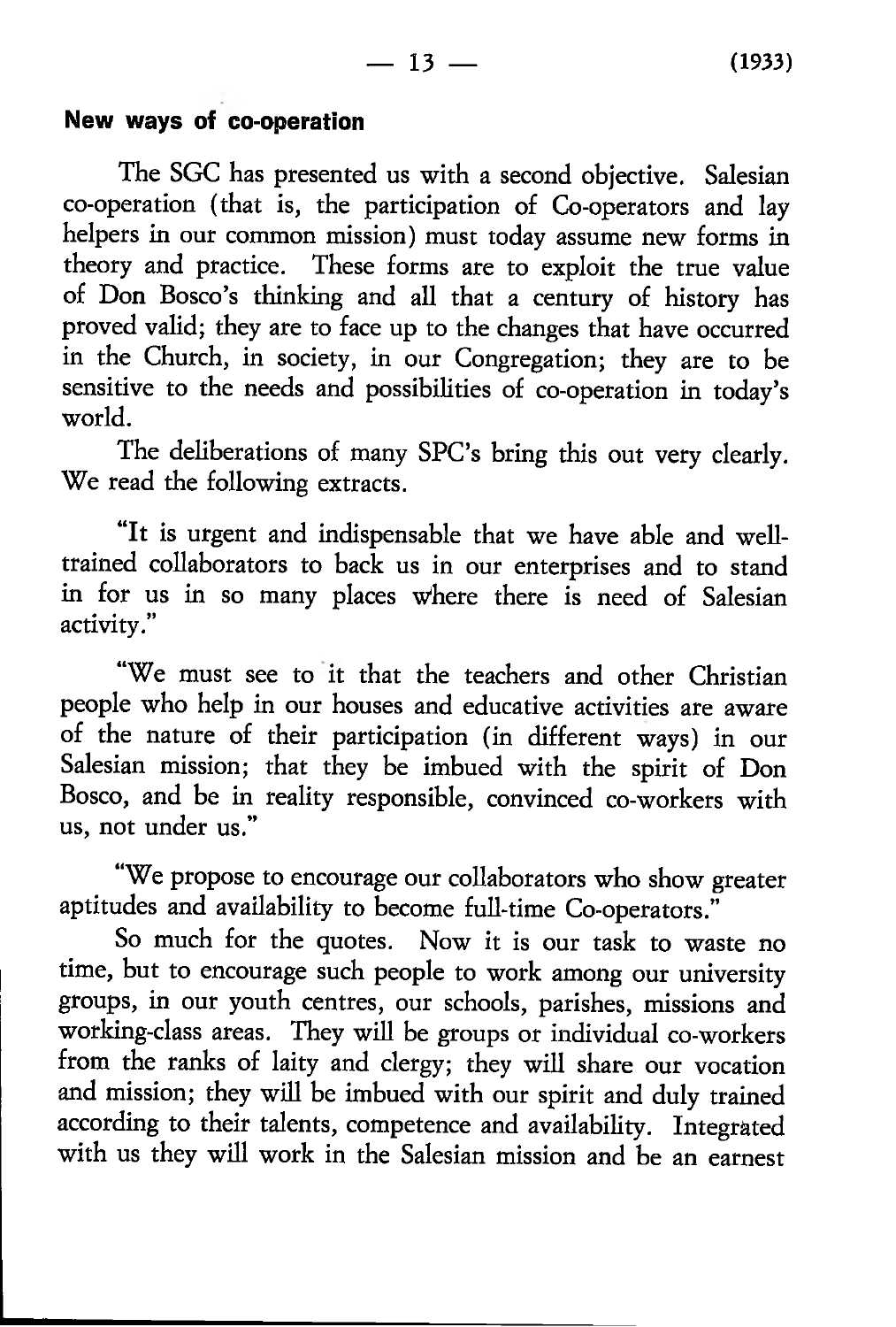to the Church and modern society of an efficacious Salesian presence according to local needs.

Here too the importance of the spirit of faith is obvious: we must believe that God is generous in supplying vocations like these; we must be utterly convinced that Don Bosco's educative and apostolic mission and his spirit have much to offer to the local and universal Church. When it is duly in evidence, it presents itself as even more relevant today than in the past.

This way of thinking is basic and decisive and should help get rid of certain difficulties and objections we hear among us from time to time.

## **"Side by side with us"**

Another important objective expressly mentioned by the SGC (nos. . 743, 744) received the attention of various SPC deliberations; with shades of difference according to local circumstances that emphasise its importance. It is plain that Salesian co-operation today is of vital interest in all the areas of our mission: evangelization, catechesis, youth apostolate and vocations, work in parishes and on the missions. Interesting statements were made by a number of Provinces.

"We must bear mind that in the present situation of our schools, oratories, youth centres, etc., the efficient help of trained Salesian Co-operators is absolutely indispensable, and in many cases is a decisive factor in making evangelization and catechesis relevant to local areas."

"Today the problem of priestly, religious and lay vocations is the task of the entire local Church; it is not a fragmented problem but universal. The contribution that individual Co-operators or groups of lay collaborators can offer us in research and in the the perseverance and maturing of Salesian vocations is irreplaceable."

Some SPC reports added that it was the only hope for the future of their Provinces.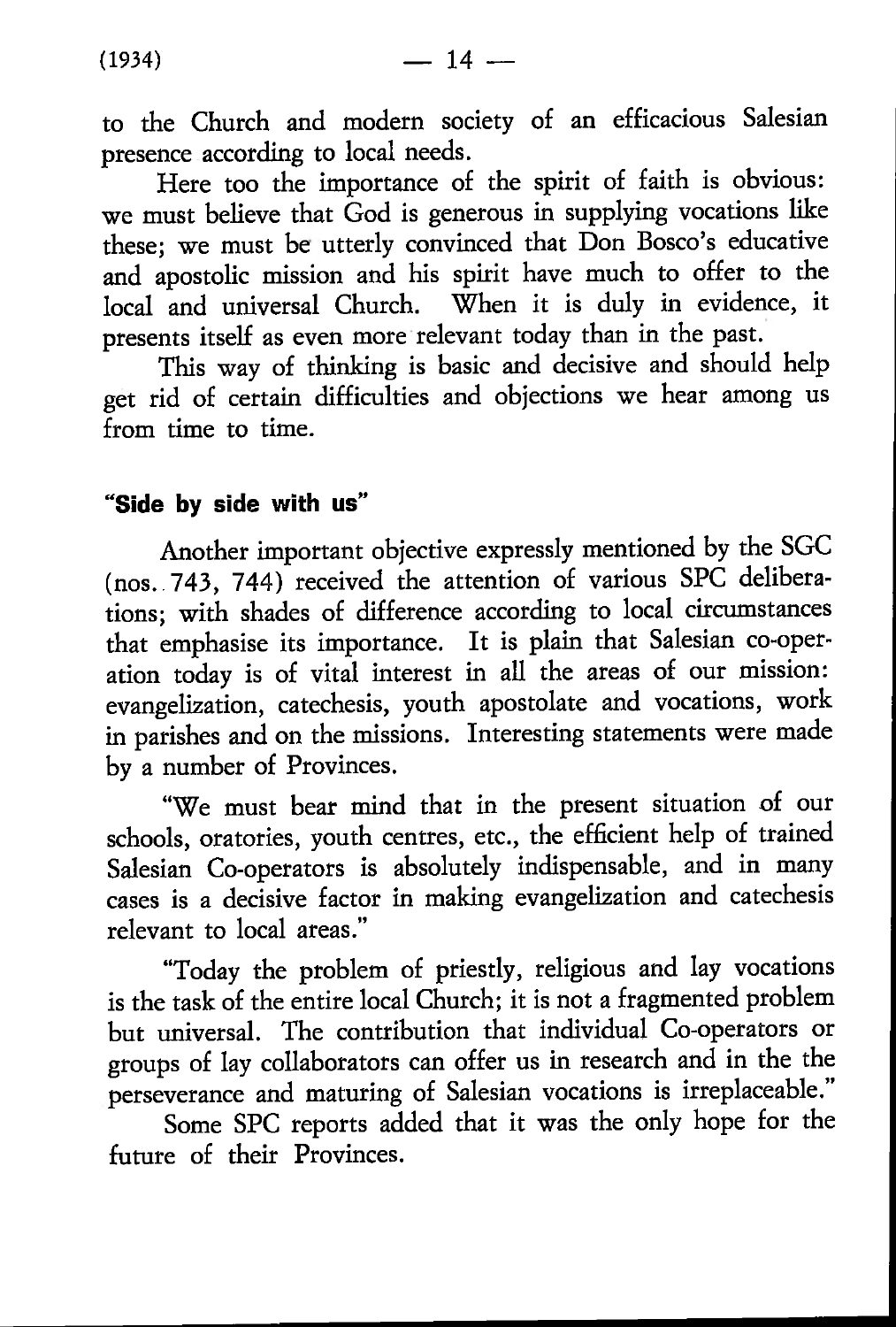For the Youth Apostolate many SPC's stressed "the importance and urgency of having mature and capable layfolk, imbued with our spirit, to help us in our parish activities and especially in our parish councils. The absence of such people, or their inadequacy or lack of training, definitely slows up the apostolic efficiency of the parish, prevents stagnant situations from being remedied and impedes the « Salesianity content » of the local ecclesial community".

In a special way, in those regions where there is a battle for justice and the integration and betterment of youth, the SPC reports have declared that "the incisive presence of lay collaborators, imbued with the spirit of Don Bosco (such as our Co-operators) is absolutely essential".

These findings stress an important basic principle: these situations require effective collaboration; hence we cannot be content with groups of Co-operators after the manner of pious associations, often composed of people of a certain age and who seem rather to be the subjects of our pastoral care than collaborators side by side with us (even though these people deserve our highest respect and recognition for what they have done and continue to do).

These groups should not be neglected, but enriched with other layfolk, including men and women, teachers, professionals, workers and ordinary people, all of whom possess characteristics of the Salesian Co-operator as envisaged in Don Bosco's 1876 Regulations and as updated by our General Chapter.

This requires that we earnestly seek out and select Co-operators; then engage in their Christian, Salesian and apostolic training.

Many SPC's have made serious decisions to do exactly this. May their example stimulate and encourage other Provinces to practical efforts along the avenues I shall now try to indicate.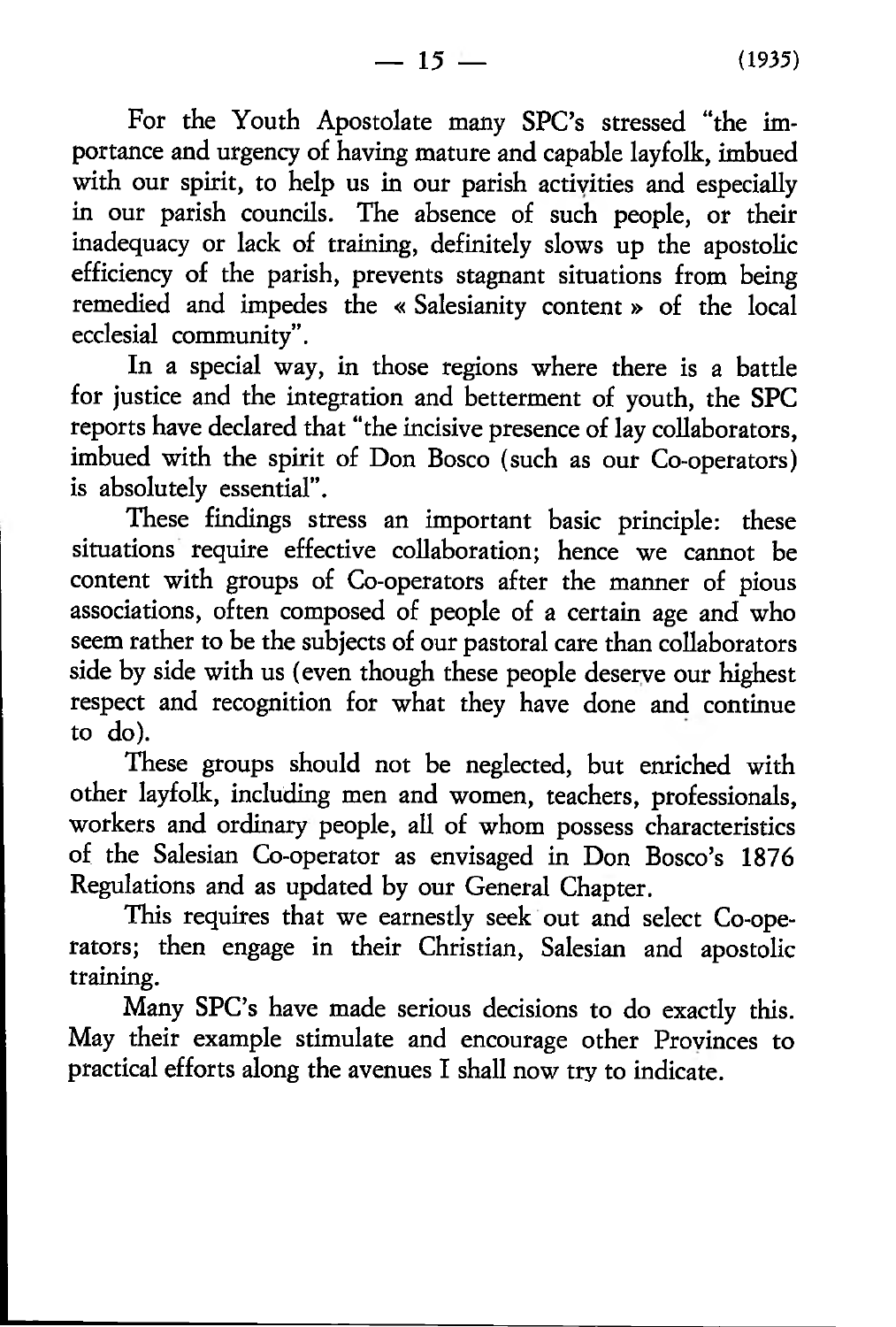# **3. PASTORAL TACTICS**

To avoid damaging misunderstandings, let me point out a danger. All the initiatives and proposals that follow are obviously not suited to every province or community; this would be going to extremes and get us nowhere. Rather is it a case of making a correct and proper appraisal of what other Provinces have planned and are planning, and deciding what can be imitated in one's own Province and local community. One needs to be sanely realistic and practical; but also courageous and enterprising.

## **Training Salesians**

The first group of decisions refers to *the confreres in our houses.* These should be brought to a better understanding of what Salesian co-operation signifies today. They need to be stimulated to change their ideas and to assimilate the directives of the SGC.

For this reason many SPC's have directed that in every house there should be conferences about the Co-operators based on the capitular documents and the Salesian literature on the subject.

Quite a few SPC's decided to call periodic meetings of Salesians and Co-operators for the purpose of reflection, brotherly understanding and prayer. The aim is a mutual change of outlook. Other Provinces have counselled their confreres to participate in the study sessions organized by the Co-operators at provincial and national levels.

The second group of decisions is directed mainly at the *young Salesians.* For instance, it was decided by many that during the various phases of formation (novitiate, philosophy, tirocinium, theology, up-dating courses) the history of the Salesian family should form an integral part of their training, or at any rate should be dealt with adequately. It would include the origins, development and mission of the Co-operators, and the secular Salesian spirituality proper to our lay collaborators.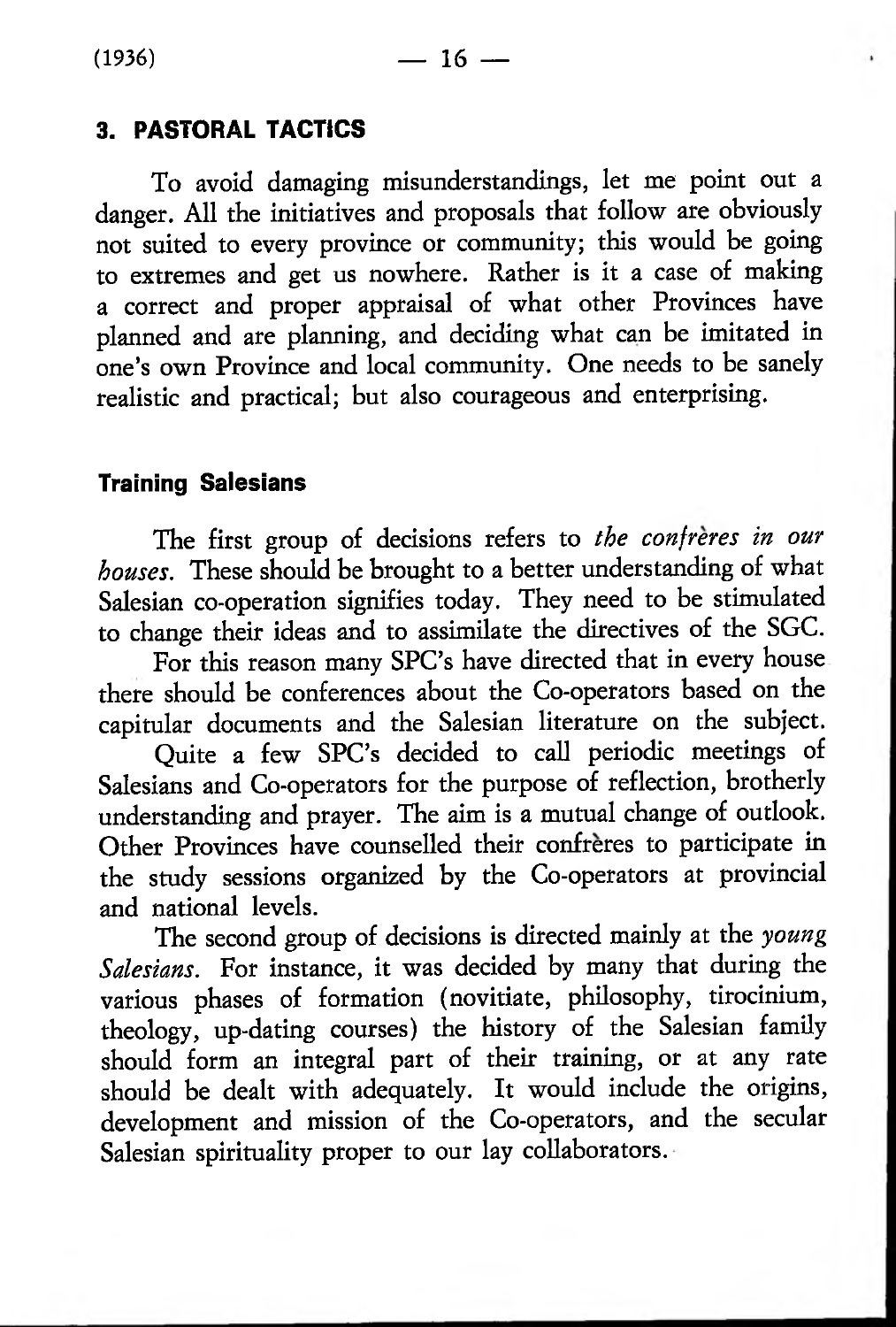In some Provinces a study has been made on how to put to better use the contribution that well-trained and enterprising individual Co-operators can offer to our young Salesians in the different phases of their formation.

 $-17-$ 

#### **Those who promote the Co-operators**

A notable number of SPC's took the more explicit SGC directives (nos. 736-744) and insisted that it was the task of the community as such to look after the Co-operators and establish the bonds of union with them. In all this the Rector has the special responsibility of giving encouragement to both community and individual members (Const. 54).

In the community the local and provincial delegates assume rôles much more important than in the past. This is because of their talents and the theoretical and practical training they need to possess, and also because of the new tasks they are called on to perform both in the community and among the Co-operators. Many SPC documents descend to precise details on the matter.

"The Delegate should be chosen by the community and be presented to the Provincial for appointment; he should be a member of the house council; he should be given suitable time, place, means and Salesian helpers to assist him in carrying out his activities."

"In the general set-up of the various Co-operator activities (e.g., periodic "stock-taking"; making important changes), the Delegate should proceed in accord with his community; he should keep them posted regarding developments so that all confrères feel a responsibility and encouragement to lend their own generous collaboration."

As regards the Provincial Delegate, he should be chosen from among the Salesians who are really capable and well-trained for this kind of work. He should co-ordinate initiatives at the Provincial level and make regular reports to the Province.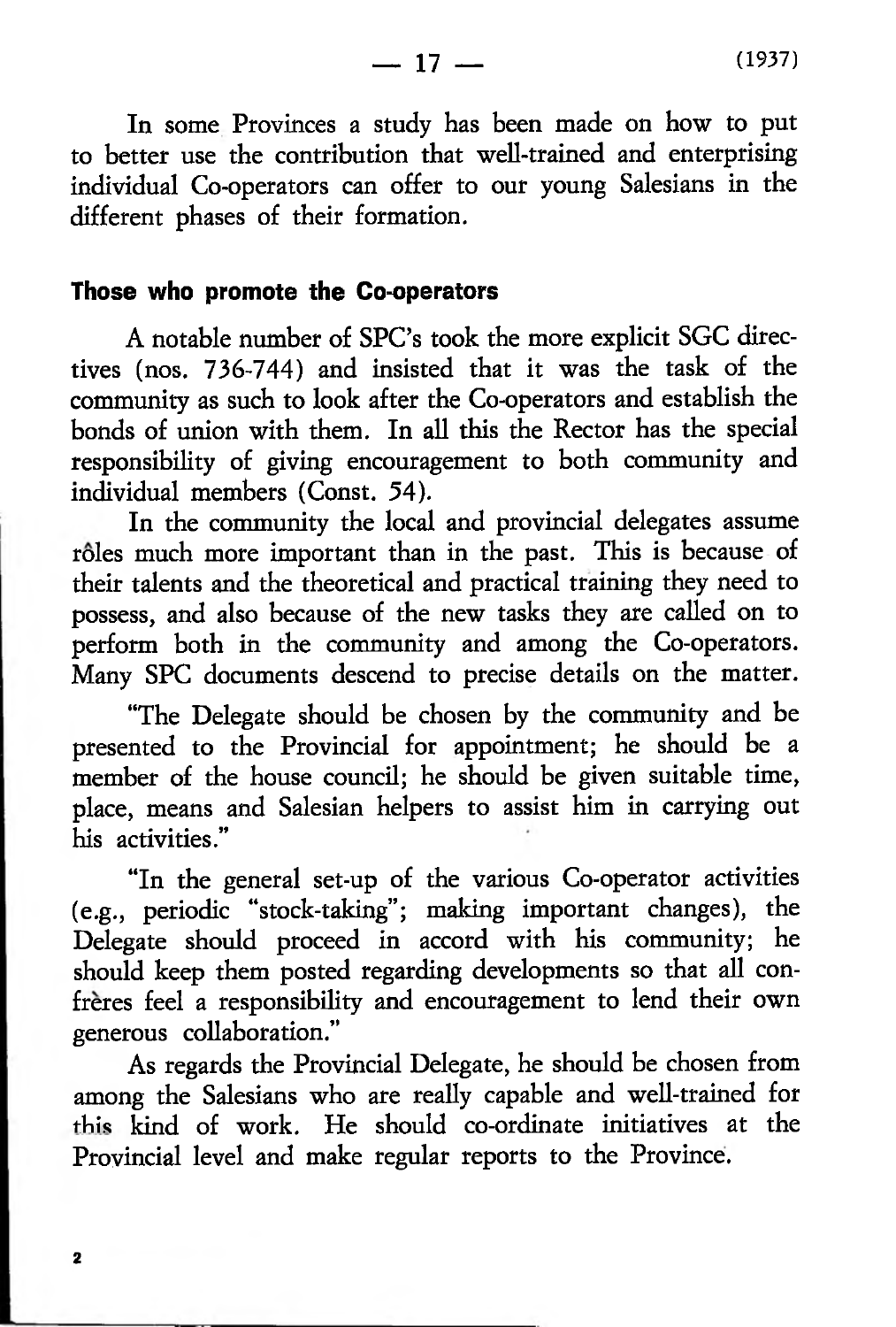Finally, the delegates should meet regularly to pool their experiences so that they may work in unity and coherence at the provincial and national levels and all may help one another.

## **Recruiting new Co-operators**

In finding new members it is interesting to consider developments regarding the *Young Co-operators.*

Don Bosco's 1876 Regulations required the minimum age of sixteen years. No Province can afford to overlook this very significan. fact.

In this regard some very courageous decisions are in evidence. A great number of Provinces intend to extend the entire youth apostolate of their schools, centres and various works to undertake the task of apostolic training of the young, giving them enlightened guidance in their choice of vocation, and addressing themselves especially to the senior pupils and the more promising youths who have the necessary qualities, with a view to making them Co-operators in the fullest sense of the word.

The efforts made in this field deserve the greatest encouragement; all the more so since the experiences of the last few years in various Provinces have proved most promising.

Regarding other collaborators, I add some practical deliberations of many Provinces.

\*\* In choosing Co-operators according to the ideal of the SGC, we should forage first of all among those who already help in our works (schools, clubs, hostels, parishes), or whose presence shows their interest in these activities. The normal and expected avenues of choice would include our lecturers, teachers, catechists, voluntary workers, apostolically minded past pupils, the parents of our pupils who show signs of our vocation, are imbued with the spirit of Don Bosco, and intend to work with us in the many ways required by our Salesian service to youth and the people.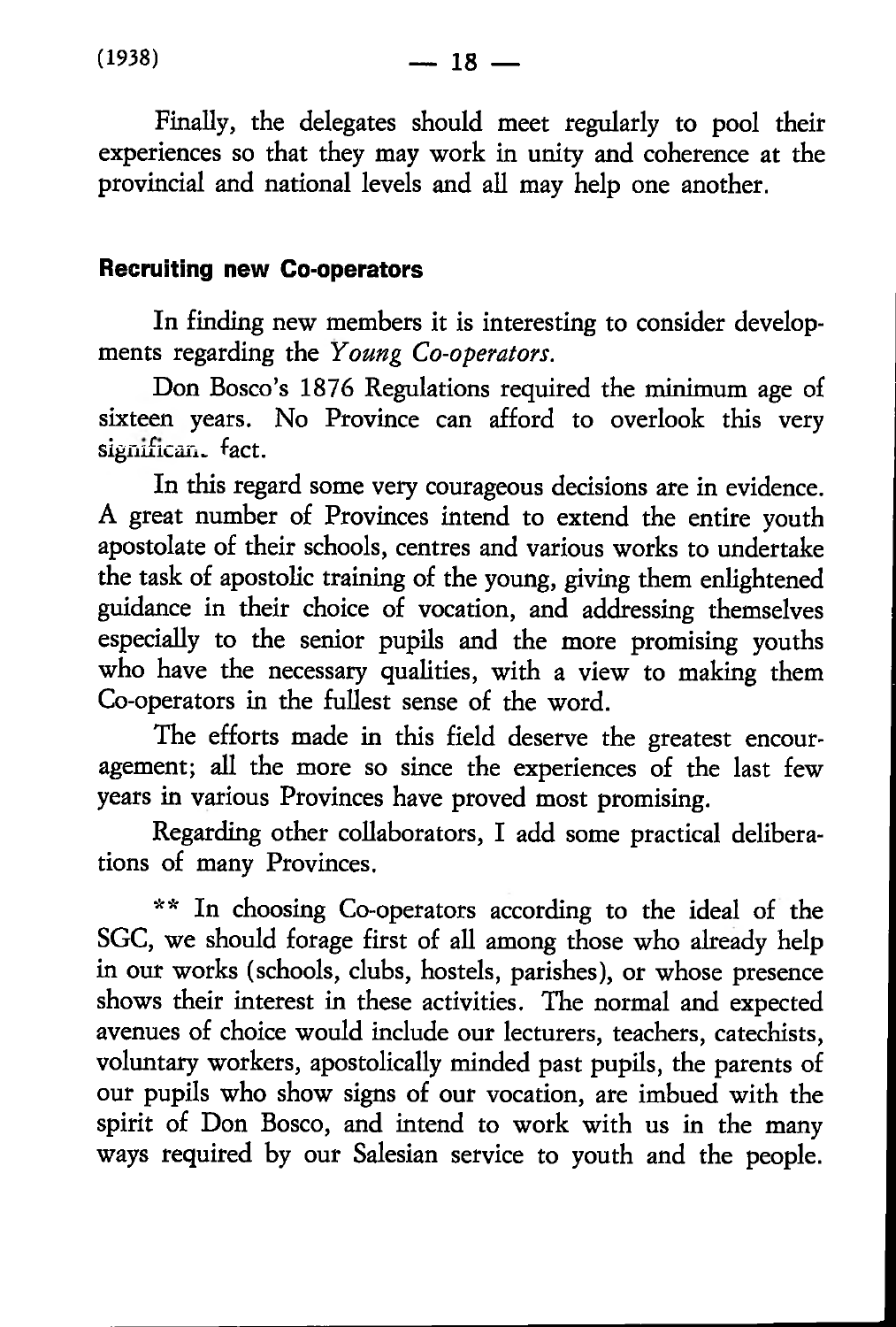\*\* Suggestions for recruiting lay vocations not connected with our works could be: sermons, conferences, conventions, the Salesian press (especially the Bulletin) and other means of communication.

### **How to engage the Co-operators in our enterprises**

The SGC in its message to the Co-operators assured them as follows: "We shall take steps that your activities be more fully directed, according to your own possibilities, preparation, and the demands of our own educational work; we shall also study how best to entrust to you other apostolic activities that are more in keeping with the lay nature of your association » (SGC 736).

In fulfilment of this directive, some Provinces, whose schools include a great number of extern personnel have decided "to arrange that as far as possible this staff be made up of persons who (in addition to their specific professional competence) will share responsibility in our various activities, especially in the fields of education and the apostolate and will be prepared to become our true co-operators, fully aware of the significance of their work. They will thus become real Salesian apostles, inspired and encouraged by the group of confreres engaged in that particular enterprise".

There are other Provinces, however, whose works are run almost exclusively by confrères. They have decided on a gradual increase of Co-operators in their work-force. Times and methods will be studied in accordance with particular cases. Of course account will be taken of the professional qualifications and educational and apostolic talents of the Co-operators concerned.

Finally, many SPC's have decided "to admit capable Co-operators as members of their various councils: they will play the part of consultants, experts, helping in planning, achieving and checking on that area of the apostolate they share with the community".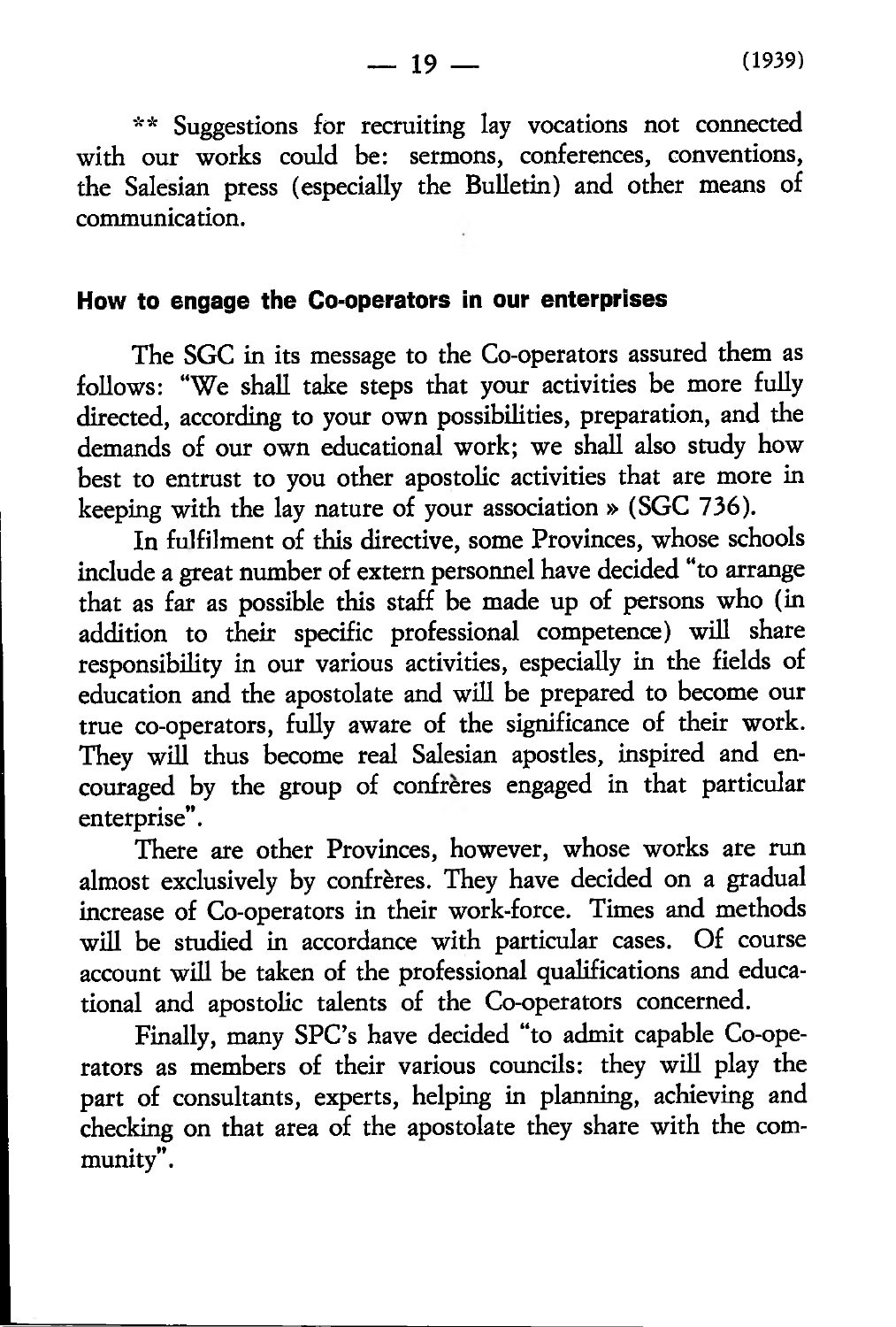## **Co-operators, "the soul of the Congregation"**

To conclude. I have deliberately put before you ideas, directives and decisions which have come from your own Provinces. They are patently in agreement with the charismatic concept of Don Bosco regarding his Salesian Co-operators. Today, because of an agglomeration of grave motives that have been maturing and becoming obvious, it is urgent that this "concept" be put into practice efficiently and methodically — even if gradually.

In some respects it does not seem an exaggeration to say that putting these principles into practice is a vital matter for the achievement of our mission: both as a natural complement and also to overcome today's vocation problems.

I hope we are equal to facing up to this reality; if so, we shall find ways of acting accordingly

As I have said, it is not a case of doing everything in a day; nor of attempting all the suggestions of the various Provinces. Rather is it a matter of clear ideas and determination and of course prudently progressing according to individual circumstances.

It is important to be convinced that the Congregation invites us to engage in this activity; it is not a luxury, a will o' the wisp or something superfluous: it is a very relevant and constructive reply to the Congregation's vital needs of today; and it is in accord with the will of the Church and the Council.

The Superior Council (and more specifically the competent Commission) will do their best to encourage and help. A great number of persons directly interested have almost completed the work of studying, revising and up-dating the Co-operators' Regulations; and it is planned to hold a Congress of Co-operators on the occasion of our missionary centenary, which should bear much fruit.

My dear Provincials, Rectors and confreres, our renewal will suffer seriously by default if these decisions are not put into practice. Their realisation will depend for the most part on you.

I am well aware of the various problems you will have to